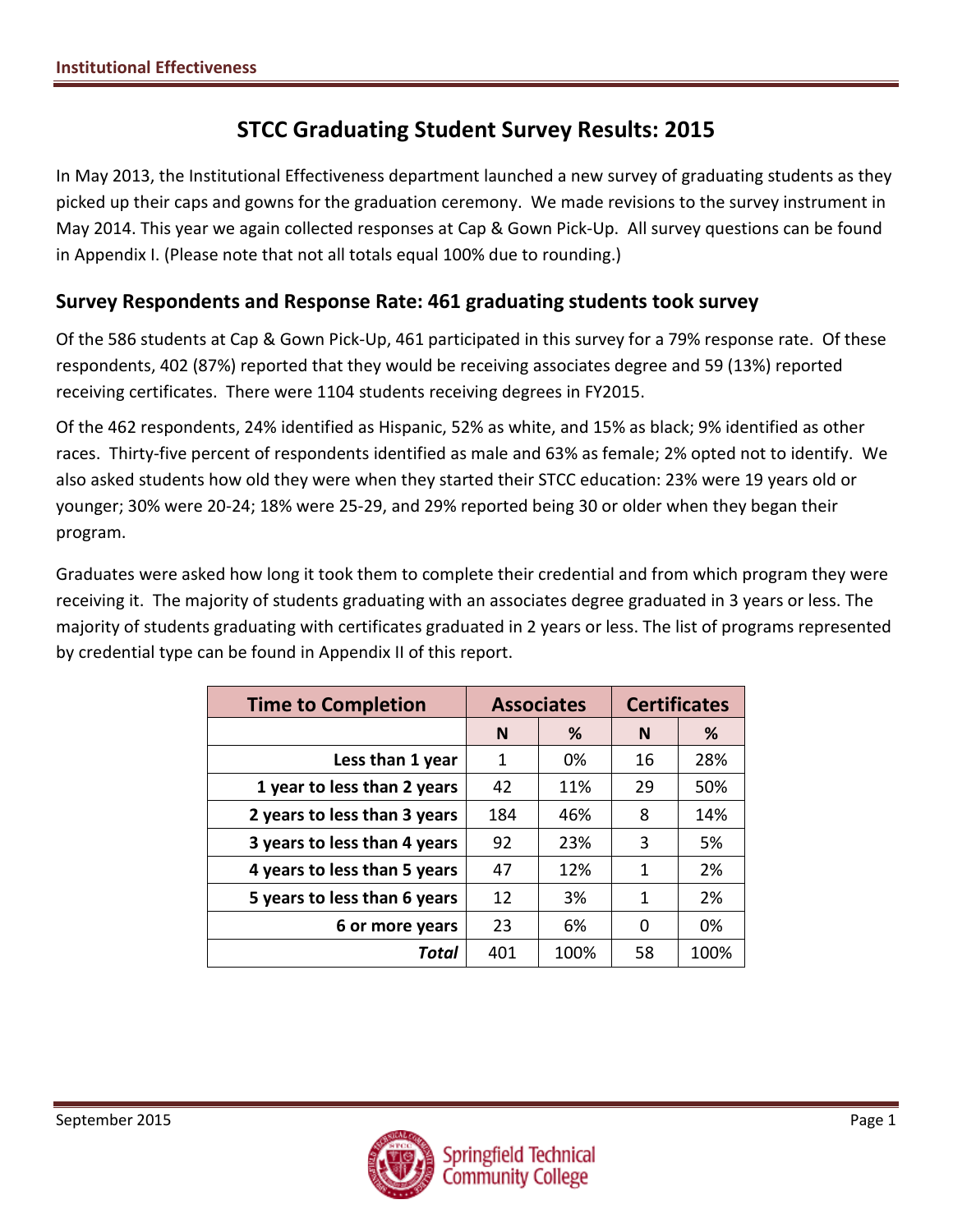# **Employment Plans: 64% of new graduates are seeking new employment and 7% have already secured new positions**

Graduates were asked about their current employment status which includes military service. If graduates responded that they were either continuing employment or beginning new employment, they were asked about the relationship of their work to their STCC education as well as whether their work is or will be full- or part-time. Of graduates responding to this question, about 66% report being currently employed. Notably, about 7% of students have secured new positions as they graduate, whether they were already employed or not. Nearly 64% of graduates are seeking new positions, whether they are currently employed or not. Many graduates are pursuing further education instead of or in addition to employment.

Students identifying as Hispanic were less likely to be not employed but seeking a new position than students of color (Hispanic: 19%, white: 28%, black: 27%). Hispanic-identifying students were more likely to currently have a job but not be seeking a new position (Hispanic: 31%, black: 24%, white: 20%).

| <b>Work Status</b>                              | <b>Associates</b> | <b>Certificates</b> |
|-------------------------------------------------|-------------------|---------------------|
| <b>Currently employed, SEEKING new position</b> | 38%               | 32%                 |
| Not employed, SEEKING position                  | 25%               | 35%                 |
| Currently employed, NOT seeking new position    | 24%               | 23%                 |
| Currently employed, SECURED new position        | 4%                | 5%                  |
| Not employed, NOT seeking position              | 5%                | 3%                  |
| Not employed, SECURED position                  | 3%                | 0%                  |
| <b>Entering or continuing military service</b>  | 1%                | 0%                  |

Graduating students who reported being currently employed or having secured a new position were asked about their full-time versus part-time status. Only 31 students total had secured new positions as of Cap & Gown Pick-Up (May 2015).

| <b>Work Hours</b>     | <b>Associates</b>                                                  |     |                                   |                               |  | <b>Certificates</b> |
|-----------------------|--------------------------------------------------------------------|-----|-----------------------------------|-------------------------------|--|---------------------|
|                       | <b>Current</b><br><b>New</b><br><b>Position</b><br><b>Position</b> |     | <b>Current</b><br><b>Position</b> | <b>New</b><br><b>Position</b> |  |                     |
| <b>Full Time Work</b> | 55%                                                                | 71% | 27%                               | 67%                           |  |                     |
| <b>Part Time Work</b> | 45%                                                                | 29% | 74%                               | 33%                           |  |                     |

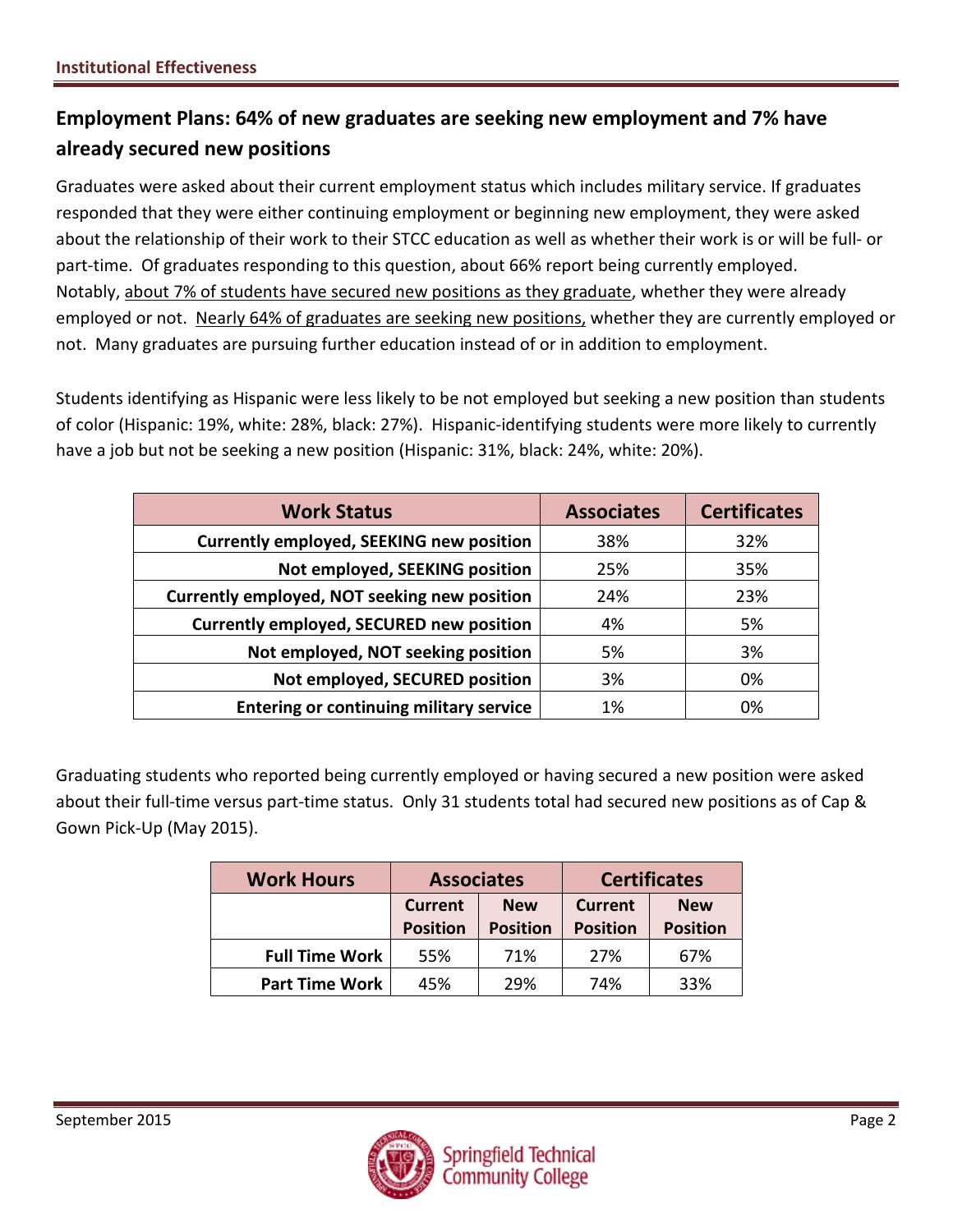Graduates were also asked whether their current and/or new employment was related to the academic work they completed at STCC.

| <b>Work to STCC Relationship</b>               | <b>Associates</b>                                                  |     | <b>Certificates</b> |            |  |
|------------------------------------------------|--------------------------------------------------------------------|-----|---------------------|------------|--|
|                                                | <b>New</b><br><b>Current</b><br><b>Position</b><br><b>Position</b> |     | Current             | <b>New</b> |  |
|                                                |                                                                    |     | <b>Position</b>     |            |  |
| <b>Work Directly Related to STCC Education</b> | 24%                                                                | 93% | 27%                 | 100%       |  |
| <b>Work Somewhat Related to STCC Education</b> | 27%                                                                | 7%  | 15%                 | 0%         |  |
| <b>Not Related</b>                             | 49%                                                                | 0%  | 59%                 | 0%         |  |

Lastly, graduates were asked how prepared they felt for their current and/or new employment as a result of the academic work they completed at STCC.

| <b>Work Preparation</b>          | <b>Associates</b>                                           |     | <b>Certificates</b>               |                               |  |
|----------------------------------|-------------------------------------------------------------|-----|-----------------------------------|-------------------------------|--|
|                                  | <b>New</b><br>Current<br><b>Position</b><br><b>Position</b> |     | <b>Current</b><br><b>Position</b> | <b>New</b><br><b>Position</b> |  |
| Very well prepared               | 53%                                                         | 79% | 59%                               | 100%                          |  |
| Somewhat prepared                | 29%                                                         | 21% | 21%                               | 0%                            |  |
| Somewhat unprepared              | 2%                                                          | 0%  | 0%                                | 0%                            |  |
| Very unprepared                  | 0%                                                          | 0%  | 0%                                | 0%                            |  |
| STCC education played no role in |                                                             |     |                                   |                               |  |
| preparation for position         | 16%                                                         | 0%  | 21%                               | 0%                            |  |

### **Continuing Education Plans: 68% of new graduates expect to continue their education**

Graduates were asked about whether they will be continuing their education within the next year and whether they will do so in a full- or part-time capacity. About 68% of graduates receiving associates degrees plan to continue their education within the year, with most planning to attend a 4-year college or university. About 62% of certificate graduates plan to continue their education with the majority returning to STCC.

| <b>Education Status</b>                     | <b>Associates</b> | <b>Certificates</b> |
|---------------------------------------------|-------------------|---------------------|
| A 4-year college/university                 | 55%               | 5%                  |
| A new program at STCC                       | 7%                | 54%                 |
| <b>Another 2-year college</b>               | 6%                | 2%                  |
| Another non-degree educational program      | 0%                | 0%                  |
| No additional education beginning this year | 32%               | 39%                 |

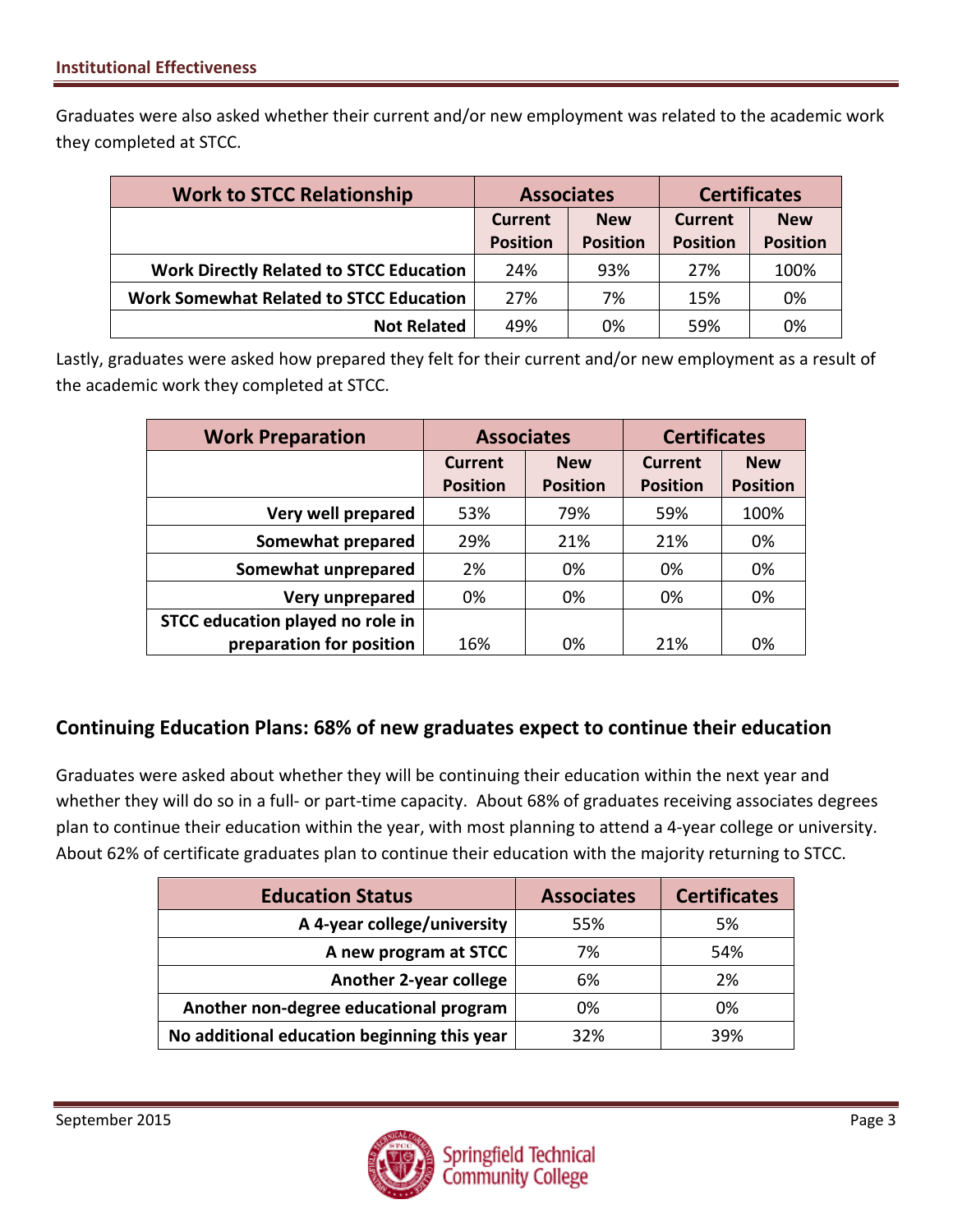More students identifying as black plan to attend a 4-year college or university (black: 66%, Hispanic: 50%, white: 44%). White-identifying students were more likely to respond that they did not have immediate continuing education plans (white: 40%, Hispanic: 29%, black: 16%). Hispanic students were most likely to have plans to continue in another program at STCC (Hispanic: 16%, white: 11%, black: 10%).

Of those students pursuing additional education, about 65% plan to attend full time. Students of color responded that they were more likely to attend full time (Hispanic: 73%, black: 70%, white: 56%). A similar proportion of associate degree and certificate graduates plan to attend full time.

| <b>Hours</b>               | <b>Associates</b> | <b>Certificates</b> |
|----------------------------|-------------------|---------------------|
| <b>Full Time Schooling</b> | 65%               | 66%                 |
| <b>Part Time Schooling</b> | 35%               | 34%                 |

## **Perceived Educational Preparation: 96% of graduating students feel that STCC prepared them for employment and/or continuing education**

We asked graduates several questions about their educational experience at STCC including their overall preparedness, how their education at STCC had improved their academic and personal skills, and the barriers and supports they experienced in their efforts to complete their credentials.

In response to a question about how well their STCC education had prepared them for employment or further education, only 12 students reported being either somewhat or very unprepared. More than 76% of all award recipients said they were very well prepared. All students reported a similar level of being very well prepared (black: 79%, white: 77%, Hispanic: 76%) to continue their education.

| <b>Educational Preparation</b>       | <b>Associates</b> | <b>Certificates</b> |
|--------------------------------------|-------------------|---------------------|
| Very well prepared                   | 76%               | 77%                 |
| Somewhat prepared                    | 20%               | 17%                 |
| Somewhat unprepared                  | 1%                | 3%                  |
| Very unprepared                      | 3%                | 0%                  |
| STCC education played no role in     | 0%                | 3%                  |
| preparation for continuing education |                   |                     |

To learn more specifically about the preparation of the graduates, we provided a list of educational and personal skills and asked students to rate how much their STCC experience had improved these abilities. Mean improvement responses were somewhat lower for certificate than associate degree holders as might be

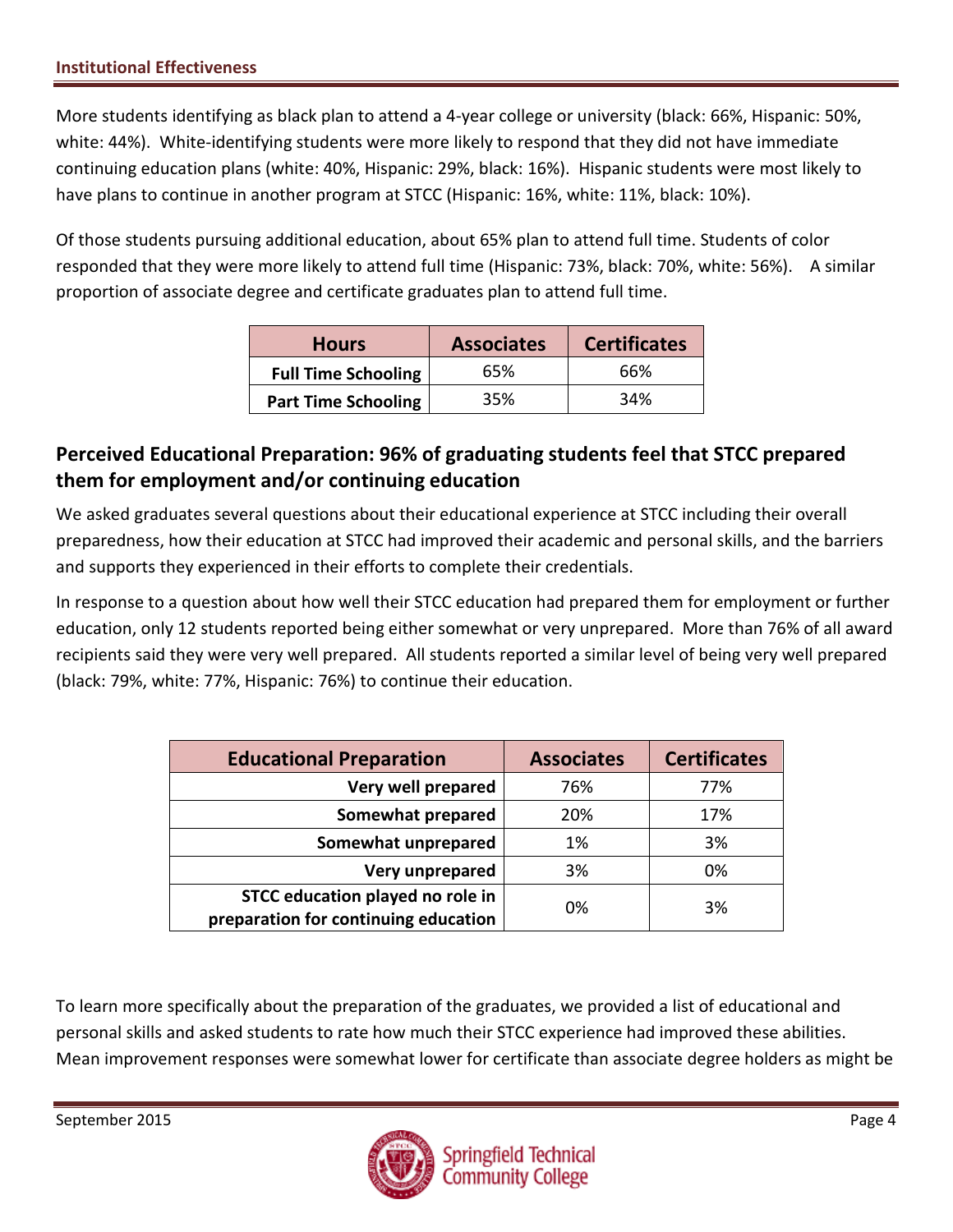expected given that they have spent less time at STCC completing their credential. All mean scores were between 3.1 (some improvement) and 4.0 (a lot of improvement). Of all the skills, graduates reported the largest gains in their abilities to think critically, to research a problem and assess information to address it, to contribute to group discussions and work, to get along with many different kinds of people, and to better serve their community or society in general. Students of color reported the greatest gains in each of these skills.

### **Associate Degree Recipients:**

|                                                                                                    | <b>No</b>   |                 |             |       |                   |             |
|----------------------------------------------------------------------------------------------------|-------------|-----------------|-------------|-------|-------------------|-------------|
| Rate how your experience at                                                                        | Improvement | <b>A</b> little | <b>Some</b> | A lot | <b>Tremendous</b> |             |
| <b>STCC improved your ability to:</b>                                                              | (1)         | (2)             | (3)         | (4)   | (5)               | <b>Mean</b> |
| <b>Think critically</b>                                                                            | 2%          | 4%              | 16%         | 44%   | 36%               | 4.08        |
| Research a problem and assess<br>information to address it                                         | 1%          | 7%              | 21%         | 43%   | 28%               | 3.90        |
| <b>Contribute to group discussions</b>                                                             |             |                 |             |       |                   |             |
| and work                                                                                           | 2%          | 6%              | 21%         | 45%   | 27%               | 3.88        |
| Get along with many different                                                                      | 5%          | 6%              | 19%         | 40%   | 31%               | 3.86        |
| kinds of people                                                                                    |             |                 |             |       |                   |             |
| <b>Consider a subject from multiple</b><br>points of view                                          | 2%          | 6%              | 24%         | 41%   | 27%               | 3.86        |
| Better serve my community or                                                                       |             |                 |             |       |                   |             |
| serve society in general                                                                           | 5%          | 5%              | 22%         | 39%   | 30%               | 3.85        |
| <b>Make and justify decisions</b>                                                                  | 3%          | 5%              | 24%         | 43%   | 25%               | 3.84        |
| use computers and common<br>software, mobile devices or<br>internet or cloud-based<br>applications | 4%          | 8%              | 24%         | 37%   | 29%               | 3.78        |
| <b>Give oral presentations</b>                                                                     | 4%          | 8%              | 25%         | 40%   | 23%               | 3.70        |
| <b>Examine assumptions</b>                                                                         | 4%          | 6%              | 27%         | 46%   | 18%               | 3.67        |
| Persuade others of your view                                                                       | 6%          | 6%              | 31%         | 40%   | 17%               | 3.55        |
| Use math to address day-to-day<br>issues or problems                                               | 8%          | 11%             | 28%         | 35%   | 19%               | 3.45        |
| <b>Write clearly</b>                                                                               | 10%         | 9%              | 31%         | 34%   | 17%               | 3.39        |

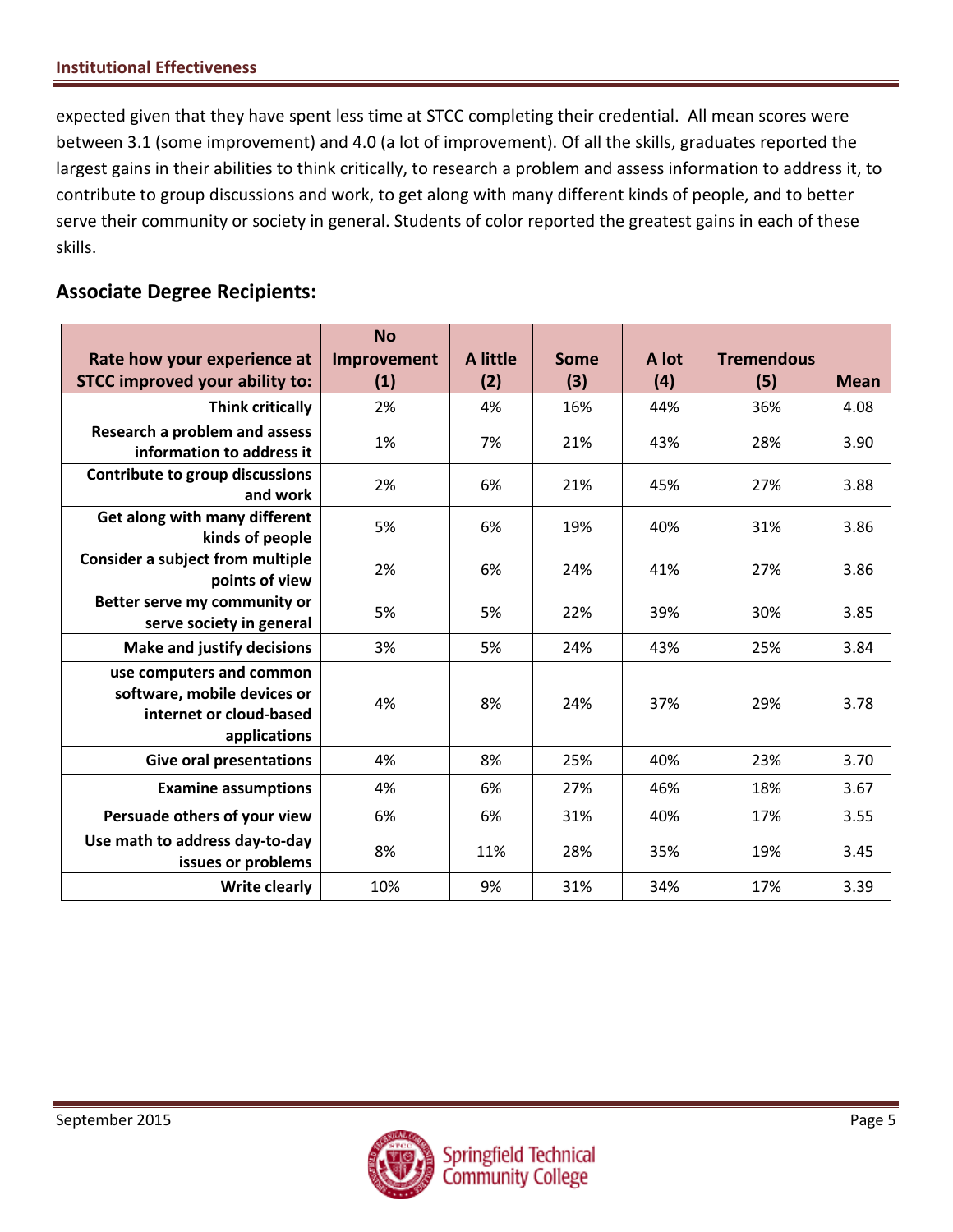#### **Certificate Recipients:**

| Rate how your experience at                                                                        | <b>No</b>          | A little | Some | A lot | <b>Tremendous</b> |             |
|----------------------------------------------------------------------------------------------------|--------------------|----------|------|-------|-------------------|-------------|
| <b>STCC improved your ability</b><br>to:                                                           | Improvement<br>(1) | (2)      | (3)  | (4)   | (5)               | <b>Mean</b> |
| <b>Think critically</b>                                                                            | 3%                 | 9%       | 21%  | 45%   | 22%               | 3.74        |
| Research a problem and assess<br>information to address it                                         | 5%                 | 12%      | 19%  | 45%   | 19%               | 3.60        |
| <b>Make and justify decisions</b>                                                                  | 3%                 | 12%      | 27%  | 37%   | 20%               | 3.59        |
| Get along with many different<br>kinds of people                                                   | 7%                 | 10%      | 27%  | 31%   | 25%               | 3.58        |
| Better serve my community or<br>serve society in general                                           | 7%                 | 10%      | 24%  | 37%   | 22%               | 3.58        |
| use computers and common<br>software, mobile devices or<br>internet or cloud-based<br>applications | 10%                | 9%       | 27%  | 27%   | 27%               | 3.53        |
| <b>Consider a subject from</b><br>multiple points of view                                          | 5%                 | 12%      | 27%  | 39%   | 17%               | 3.51        |
| <b>Contribute to group discussions</b><br>and work                                                 | 5%                 | 12%      | 32%  | 31%   | 20%               | 3.49        |
| <b>Examine assumptions</b>                                                                         | 5%                 | 14%      | 25%  | 42%   | 14%               | 3.46        |
| Persuade others of your view                                                                       | 7%                 | 14%      | 25%  | 36%   | 19%               | 3.46        |
| Use math to address day-to-day<br>issues or problems                                               | 10%                | 14%      | 27%  | 40%   | 15%               | 3.31        |
| <b>Give oral presentations</b>                                                                     | 17%                | 10%      | 20%  | 39%   | 14%               | 3.22        |
| <b>Write clearly</b>                                                                               | 15%                | 14%      | 27%  | 31%   | 14%               | 3.14        |

## **Perceived Educational Barriers: Family responsibilities, finances, job demands, and academic interruption are most frequent barriers**

We also asked graduates about the barriers they faced as they worked to obtain their credential. For associate degree recipients, more than 50% of students experienced either minor or major barriers to their education because of: family responsibilities, financial difficulties, and job demands. More than 40% of certificate recipients experienced either minor or major educational barriers due to: taking time to find the program they wanted; financial difficulties; family responsibilities; not being academically prepared when they started; and job demands. Students of color disproportionately reported barriers due to: less academic prior preparation, unclear academic or career goals, difficulty choosing a program, unclear path to complete their program, expectations being too low of them, and family responsibilities.

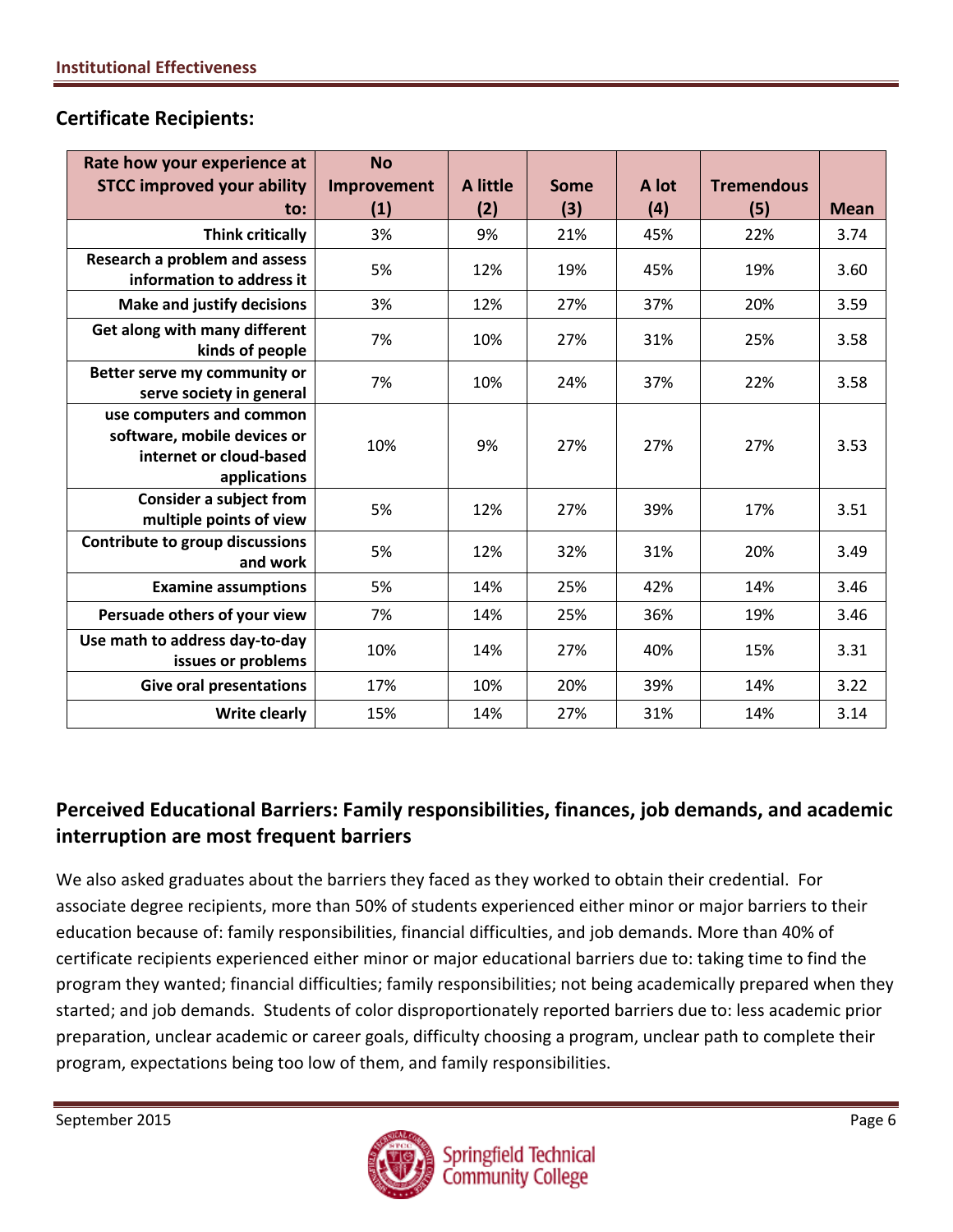## **Associate Degree Recipients:**

|                                                                                      | Not a   | <b>Minor</b> | <b>Major</b> |             |
|--------------------------------------------------------------------------------------|---------|--------------|--------------|-------------|
| Which barriers did you have to overcome                                              | barrier | barrier      | barrier      |             |
| to complete your STCC education?                                                     | (1)     | (2)          | (3)          | <b>Mean</b> |
| <b>Family responsibilities</b>                                                       | 44%     | 32%          | 24%          | 1.80        |
| <b>Financial difficulties</b>                                                        | 45%     | 38%          | 17%          | 1.71        |
| <b>Job demands</b>                                                                   | 46%     | 37%          | 17%          | 1.70        |
| I had not been in school for a long time                                             | 56%     | 27%          | 18%          | 1.62        |
| My academic or career goals were unclear                                             | 56%     | 31%          | 14%          | 1.58        |
| Personal and/or health challenges                                                    | 58%     | 27%          | 15%          | 1.57        |
| I was not academically prepared when I<br>started                                    | 60%     | 30%          | 10%          | 1.49        |
| My course load was too heavy                                                         | 58%     | 38%          | 5%           | 1.47        |
| It took me a while to find the program I<br>wanted to complete                       | 66%     | 25%          | 9%           | 1.43        |
| <b>Housing issues</b>                                                                | 70%     | 20%          | 10%          | 1.40        |
| <b>Expectations of me were too low</b>                                               | 69%     | 25%          | 6%           | 1.37        |
| After selecting my program, I had trouble<br>finding the best path for completing it | 69%     | 26%          | 6%           | 1.37        |
| I didn't have a good place to study or<br>complete my work                           | 73%     | 22%          | 6%           | 1.33        |
| Not enough access to advisors                                                        | 75%     | 18%          | 6%           | 1.31        |
| I had difficulty completing courses for my<br>program                                | 74%     | 23%          | 3%           | 1.29        |
| It was difficult to get into the classes I<br>needed                                 | 78%     | 19%          | 3%           | 1.25        |
| Not enough access to tutors or other<br>academic support                             | 81%     | 14%          | 5%           | 1.24        |

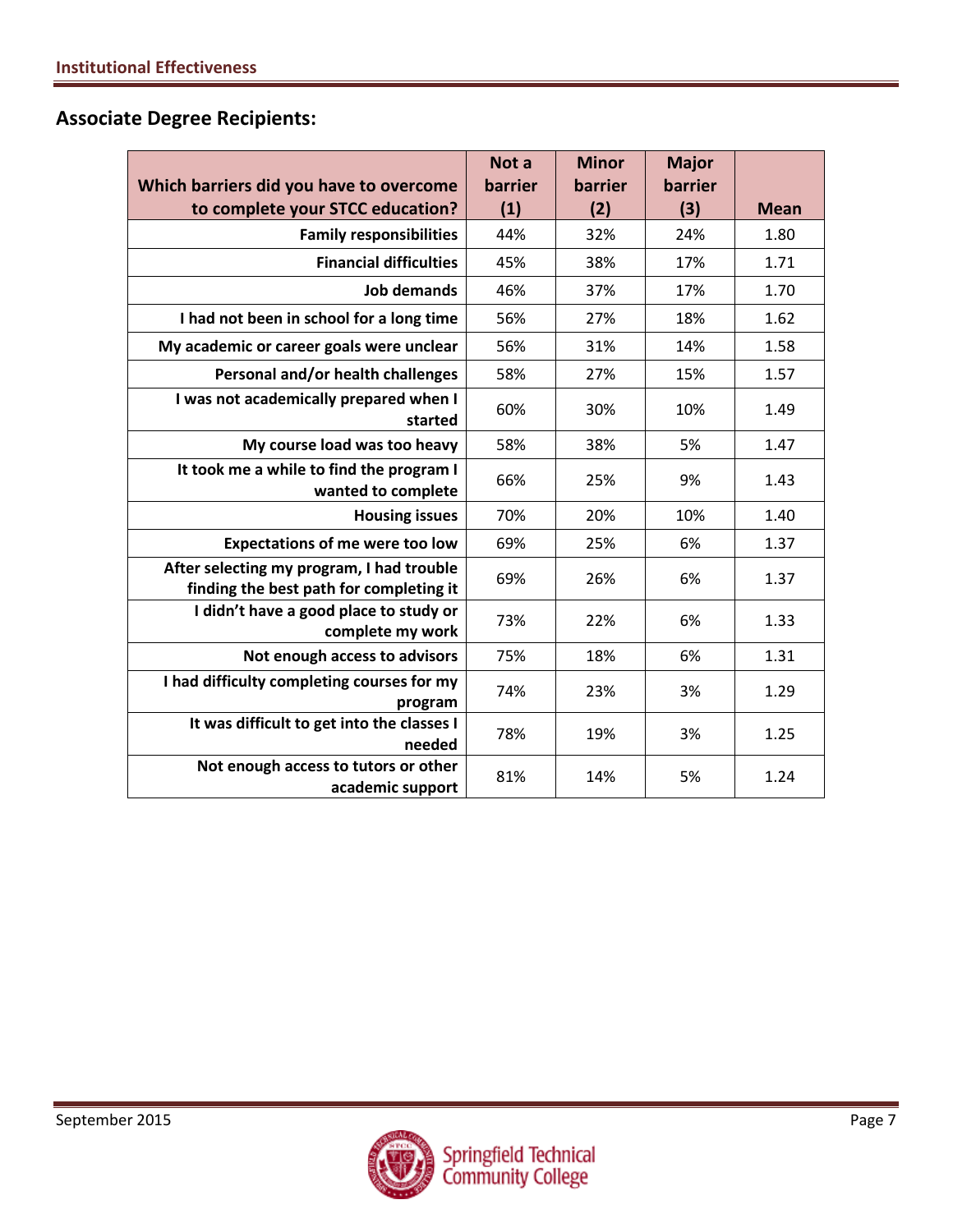|                                                                                      | Not a   | <b>Minor</b> | <b>Major</b> |             |
|--------------------------------------------------------------------------------------|---------|--------------|--------------|-------------|
| Which barriers did you have to overcome                                              | barrier | barrier      | barrier      |             |
| to complete your STCC education?                                                     | (1)     | (2)          | (3)          | <b>Mean</b> |
| It took me a while to find the program I<br>wanted to complete                       | 54%     | 31%          | 15%          | 1.61        |
|                                                                                      |         |              |              |             |
| <b>Financial difficulties</b>                                                        | 59%     | 25%          | 15%          | 1.56        |
| <b>Family responsibilities</b>                                                       | 59%     | 25%          | 15%          | 1.56        |
| I had not been in school for a long time                                             | 61%     | 22%          | 17%          | 1.56        |
| I was not academically prepared when I<br>started                                    | 53%     | 39%          | 9%           | 1.56        |
| <b>Job demands</b>                                                                   | 58%     | 36%          | 7%           | 1.49        |
| Personal and/or health challenges                                                    | 66%     | 20%          | 14%          | 1.47        |
| My academic or career goals were unclear                                             | 63%     | 27%          | 10%          | 1.47        |
| <b>Expectations of me were too low</b>                                               | 68%     | 24%          | 9%           | 1.41        |
| My course load was too heavy                                                         | 68%     | 27%          | 5%           | 1.37        |
| <b>Housing issues</b>                                                                | 77%     | 11%          | 12%          | 1.35        |
| After selecting my program, I had trouble<br>finding the best path for completing it | 73%     | 20%          | 7%           | 1.34        |
| I didn't have a good place to study or<br>complete my work                           | 73%     | 24%          | 3%           | 1.31        |
| It was difficult to get into the classes I<br>needed                                 | 76%     | 19%          | 5%           | 1.29        |
| Not enough access to advisors                                                        | 78%     | 15%          | 7%           | 1.29        |
| Not enough access to tutors or other                                                 | 80%     | 15%          | 5%           | 1.25        |
| academic support                                                                     |         |              |              |             |
| I had difficulty completing courses for my<br>program                                | 79%     | 19%          | 2%           | 1.22        |

### **Certificate Recipients:**

# **Perceived Educational Supports: Family, faculty, and classroom activities pave the way for success**

Finally, we asked students about the factors that helped them succeed in completing their credentials. For students receiving their associate degree, more than 90% cited faculty and/or instructors as well as in-class experience and activities as being a part of their completion success. For students receiving certificates, more than 90% cited family inspiration, support, or encouragement as well as faculty support as being part of their completion success. Students of color more than white-identifying students cited family inspiration, support

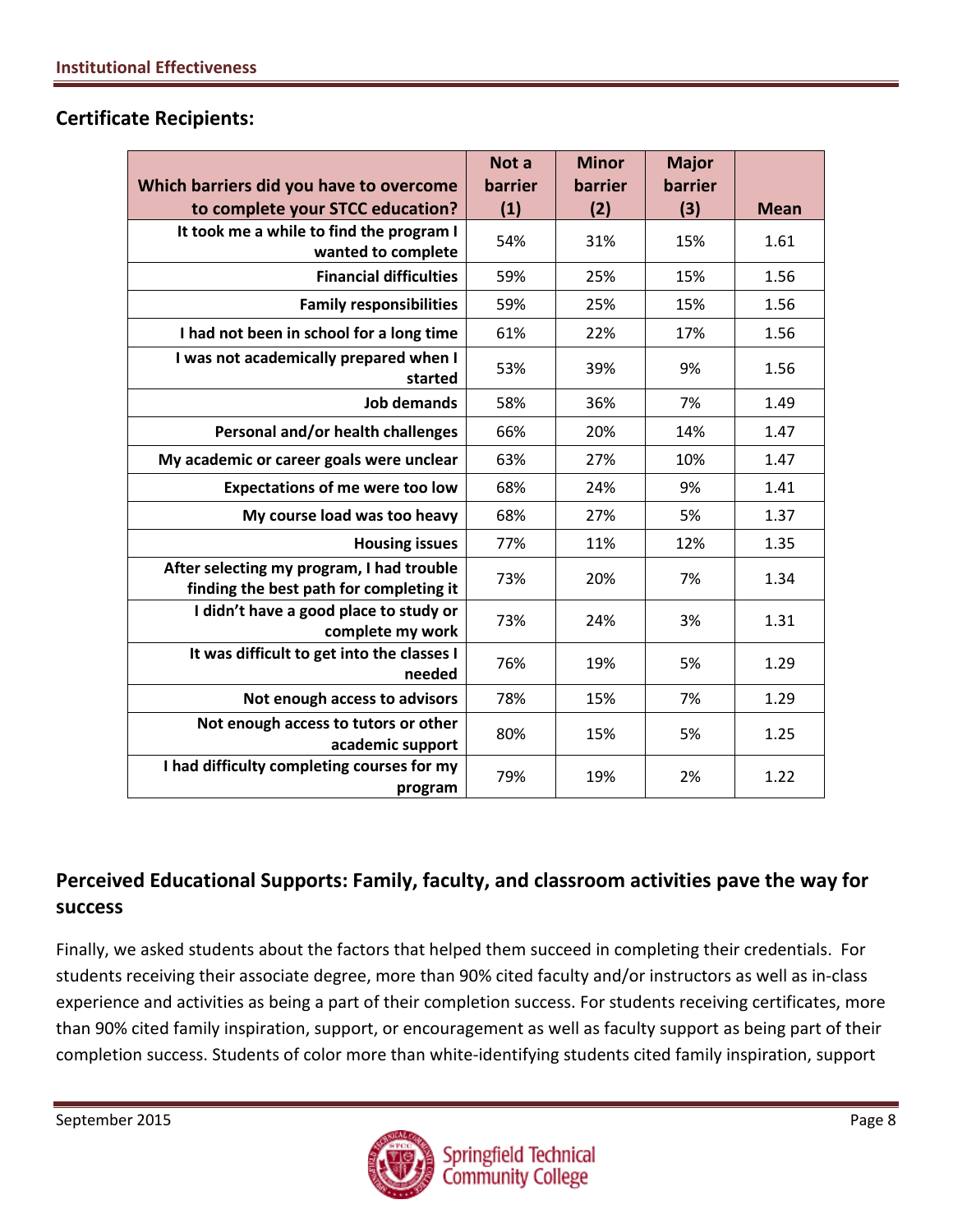and encouragement; being a role model for others; and other, non-family inspiration, support, or encouragement as critical for their success.

#### **Associate Degree Recipients:**

|                                                                                | Not a  | <b>Minor</b> | <b>Major</b> |             |
|--------------------------------------------------------------------------------|--------|--------------|--------------|-------------|
| What factors helped you succeed in                                             | factor | factor       | factor       |             |
| completing your STCC education?                                                | (1)    | (2)          | (3)          | <b>Mean</b> |
| <b>Faculty and/or instructors</b>                                              | 6%     | 21%          | 73%          | 2.66        |
| In-class experience and activities                                             | 7%     | 27%          | 67%          | 2.60        |
| Family inspiration, support, or<br>encouragement                               | 10%    | 24%          | 66%          | 2.56        |
| Being a role model for others                                                  | 12%    | 27%          | 60%          | 2.48        |
| Other, non-family inspiration, support, or<br>encouragement                    | 13%    | 32%          | 55%          | 2.42        |
| Classmate inspiration, support, or<br>encouragement                            | 15%    | 36%          | 50%          | 2.34        |
| <b>Out-of-class homework and projects</b>                                      | 10%    | 48%          | 42%          | 2.32        |
| <b>Academic advisors</b>                                                       | 18%    | 36%          | 46%          | 2.28        |
| <b>College staff (not faculty or advisors)</b>                                 | 28%    | 40%          | 33%          | 2.05        |
| Internship, clinical placements, or other<br>career/program-related experience | 36%    | 22%          | 42%          | 2.05        |
| Campus activity group or club                                                  | 50%    | 28%          | 22%          | 1.73        |

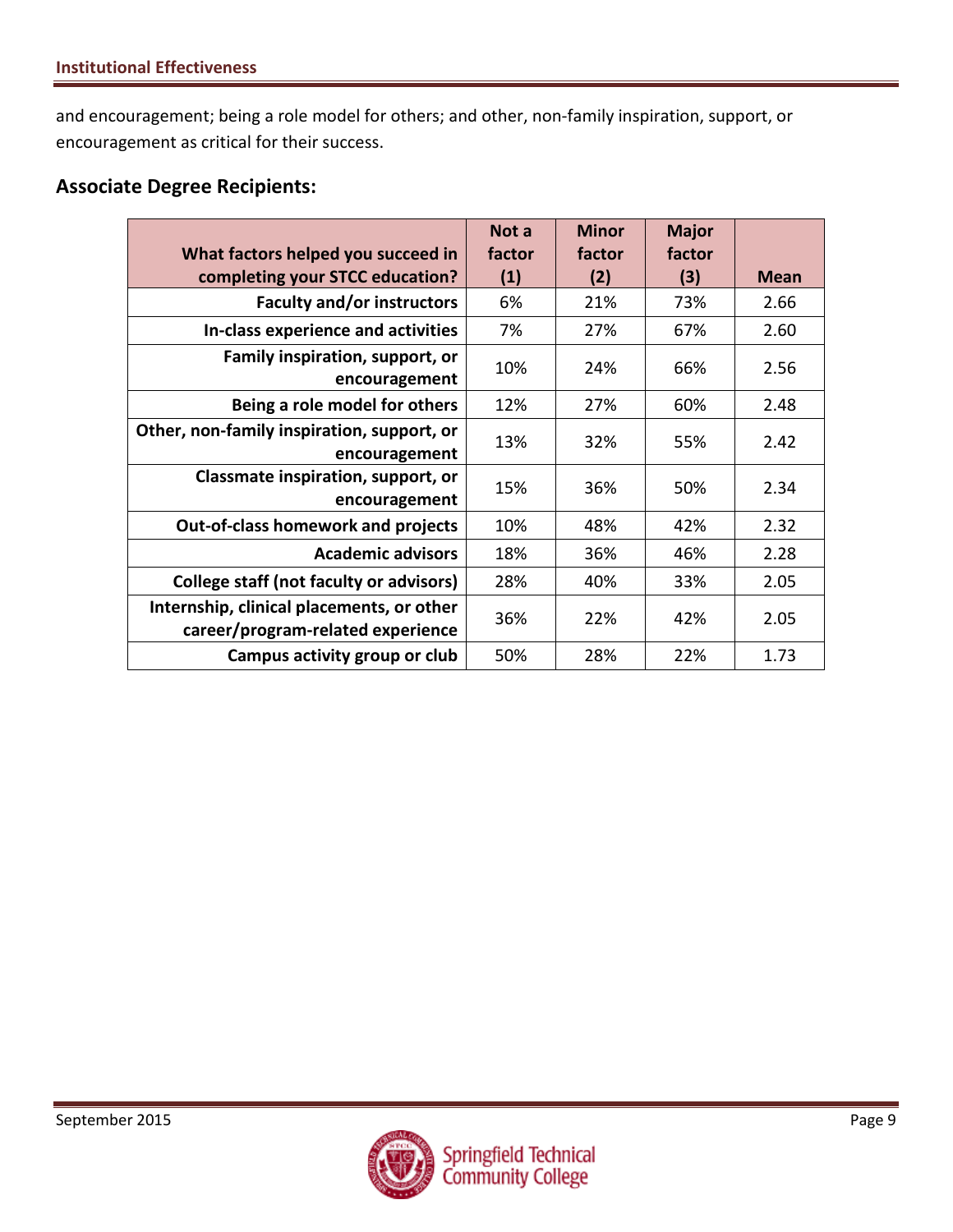|                                                | Not a  | <b>Minor</b> | <b>Major</b> |             |
|------------------------------------------------|--------|--------------|--------------|-------------|
| What factors helped you succeed in             | factor | factor       | factor       |             |
| completing your STCC education?                | (1)    | (2)          | (3)          | <b>Mean</b> |
| Family inspiration, support, or                | 7%     | 27%          | 66%          | 2.59        |
| encouragement                                  |        |              |              |             |
| <b>Faculty and/or instructors</b>              | 11%    | 23%          | 67%          | 2.56        |
| Being a role model for others                  | 14%    | 24%          | 62%          | 2.48        |
| In-class experience and activities             | 12%    | 28%          | 60%          | 2.47        |
| Other, non-family inspiration, support, or     | 14%    | 26%          | 60%          | 2.47        |
| encouragement                                  |        |              |              |             |
| Classmate inspiration, support, or             | 17%    | 26%          | 57%          | 2.40        |
| encouragement                                  |        |              |              |             |
| <b>Out-of-class homework and projects</b>      | 12%    | 38%          | 50%          | 2.38        |
| <b>Academic advisors</b>                       | 25%    | 30%          | 46%          | 2.21        |
| Internship, clinical placements, or other      | 31%    | 24%          | 45%          | 2.14        |
| career/program-related experience              |        |              |              |             |
| <b>College staff (not faculty or advisors)</b> | 32%    | 35%          | 33%          | 2.02        |
| Campus activity group or club                  | 53%    | 21%          | 26%          | 1.72        |

#### **Certificate Recipients:**

## **Graduate Survey Trends: Improved abilities, decreased barriers, and changes to success factors**

We have collected data from the graduate survey for the last three years, starting in 2013, so we are now able to look at some trends over time. Though there have been changes over the last three years in student responses to most questions, the trends included here are those showing the most noteworthy changes.

Over the last three years we have seen several increases in graduates' perceptions of how much they have improved their personal and academic skills. From 2013 to 2015, graduating students reporting gains in their abilities to: persuade others of their view (+7%); to think critically (+5%); to research a problem and assess information to address it (+5%); to contribute to group work and discussions (+6%); and to consider a subject from multiple points of view (+5%). The most improvement was reported in students' ability to better serve their community or society in general (+12%). These specific trends are not a result of a more general increase as the students' self-ratings for other skills and abilities either remained flat or showed no consistent increase or decrease over the three years of this survey.

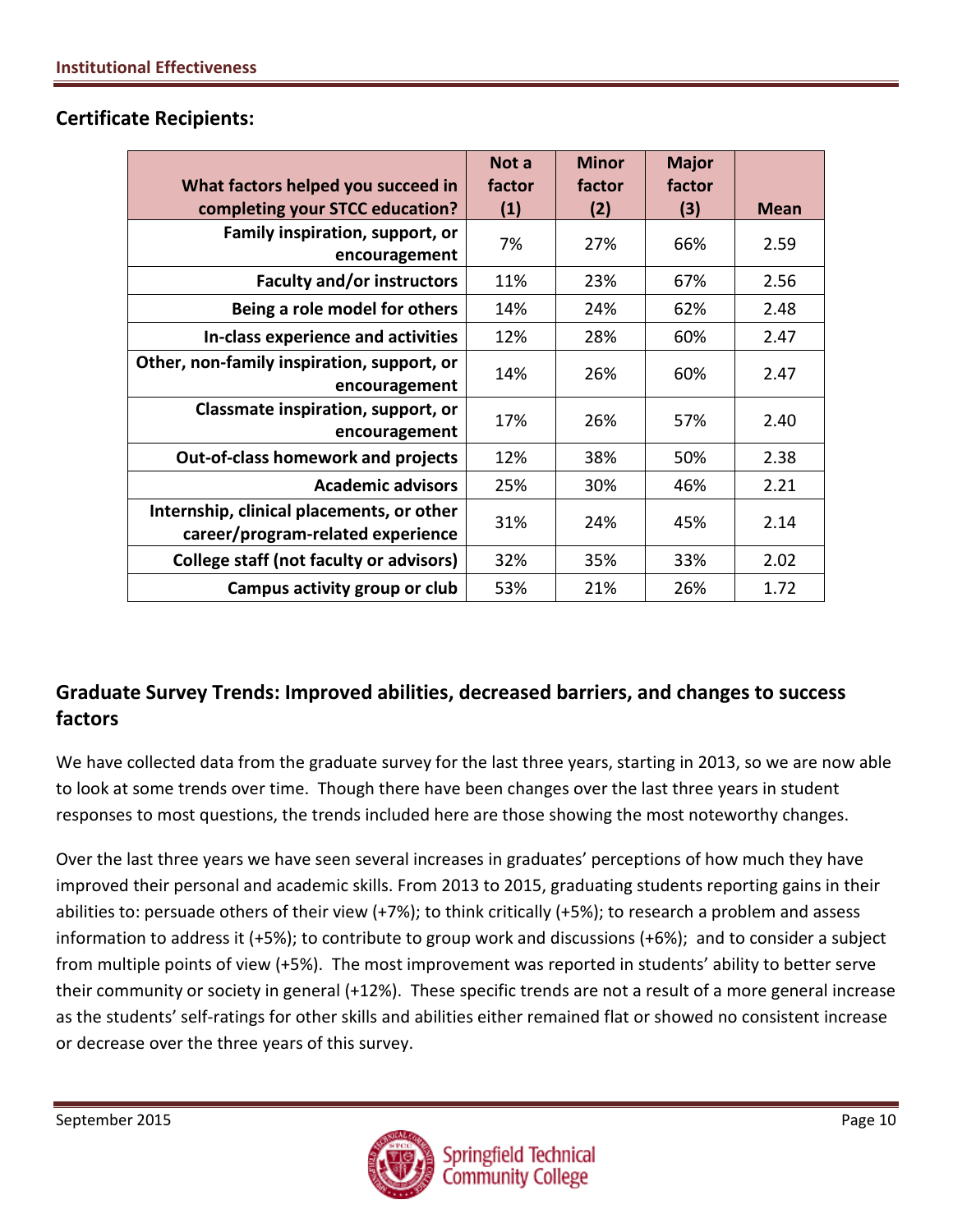

Graduating students also noted that financial difficulties, a barrier for many, have lessened over the last three years (-6%). This decrease is notable since financial difficulties are one of the primary barriers to students completing a degree or certificate. While the economy also improved over this timeframe (2013 to 2015), there are several possible influences on this rating including relatively flat fees at STCC, improvements to Financial Aid policies and support, and improving regional employment conditions.

Regarding factors that graduating students perceive as being critical to their success, the importance of out-ofclass homework and projects has decreased over the last three years by 6%. One possible factor contributing to this decline is the increased use of new pedagogies including flipped classrooms and project-based learning. Both of these approaches take work that traditionally has been done outside of the classroom into the class. We will change the wording of the questions in next year's survey regarding "in-class" and "out-of-class" academic activities to focus more on the types of the activities rather than the location and timing of the activities to get a better sense of the types of learning assignments and experiences that contribute to students' successful completion.

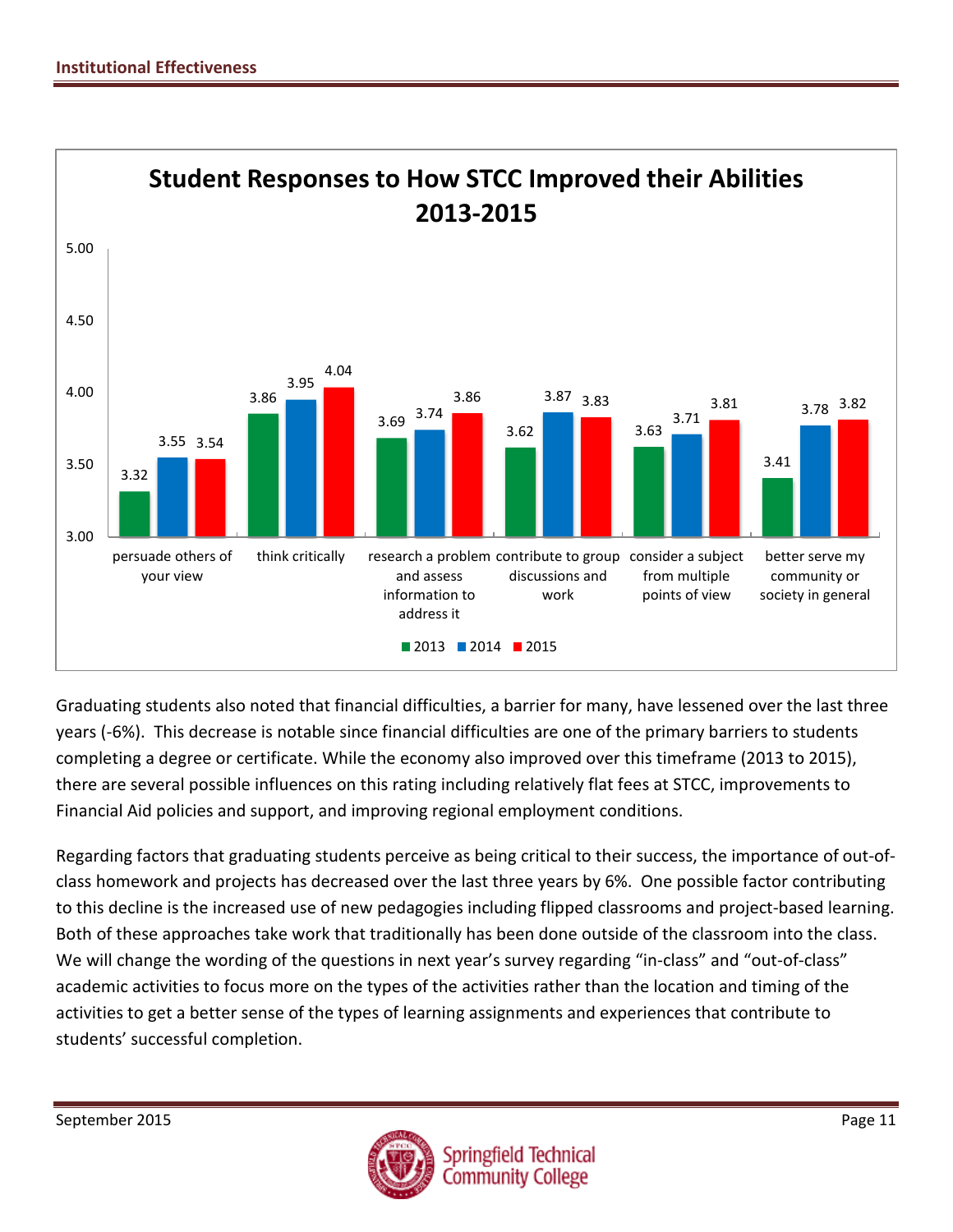### **Appendix I: Graduate Survey**

Congratulations on your degree! We want to learn more from you to improve the college, programs, and courses so that even more students can be successful at STCC. Thank you in advance for sharing your thoughts and experiences!! As you graduate, you become a STCC alumni member. We hope you will become an active STCC alumni member and continue to provide feedback and guidance to the college. Happy graduation, Class of 2015!

Q1 What is the PRIMARY degree you are receiving? If you are receiving more than one degree or certificate, please answer based on the degree you consider to be your main area or focus.

- Associates Degree
- Certificate

Based on their response to this question, students saw one version of Q2 and a corresponding drop-down menu listing all Associates Degrees or Certificates.

Q2: In which program are you receiving your PRIMARY associates degree?

OR

Q2: In which program are you receiving your PRIMARY certificate?

Q3 About how long did it take you to finish this degree or certificate?

- $Q$  Less than 1 year
- $\bigcirc$  1 year to less than 2 years
- $Q$  2 years to less than 3 years
- $\overline{O}$  3 years to less than 4 years
- $\overline{Q}$  4 years to less than 5 years
- $\bigcirc$  5 years to less than 6 years
- $\overline{O}$  6 or more years

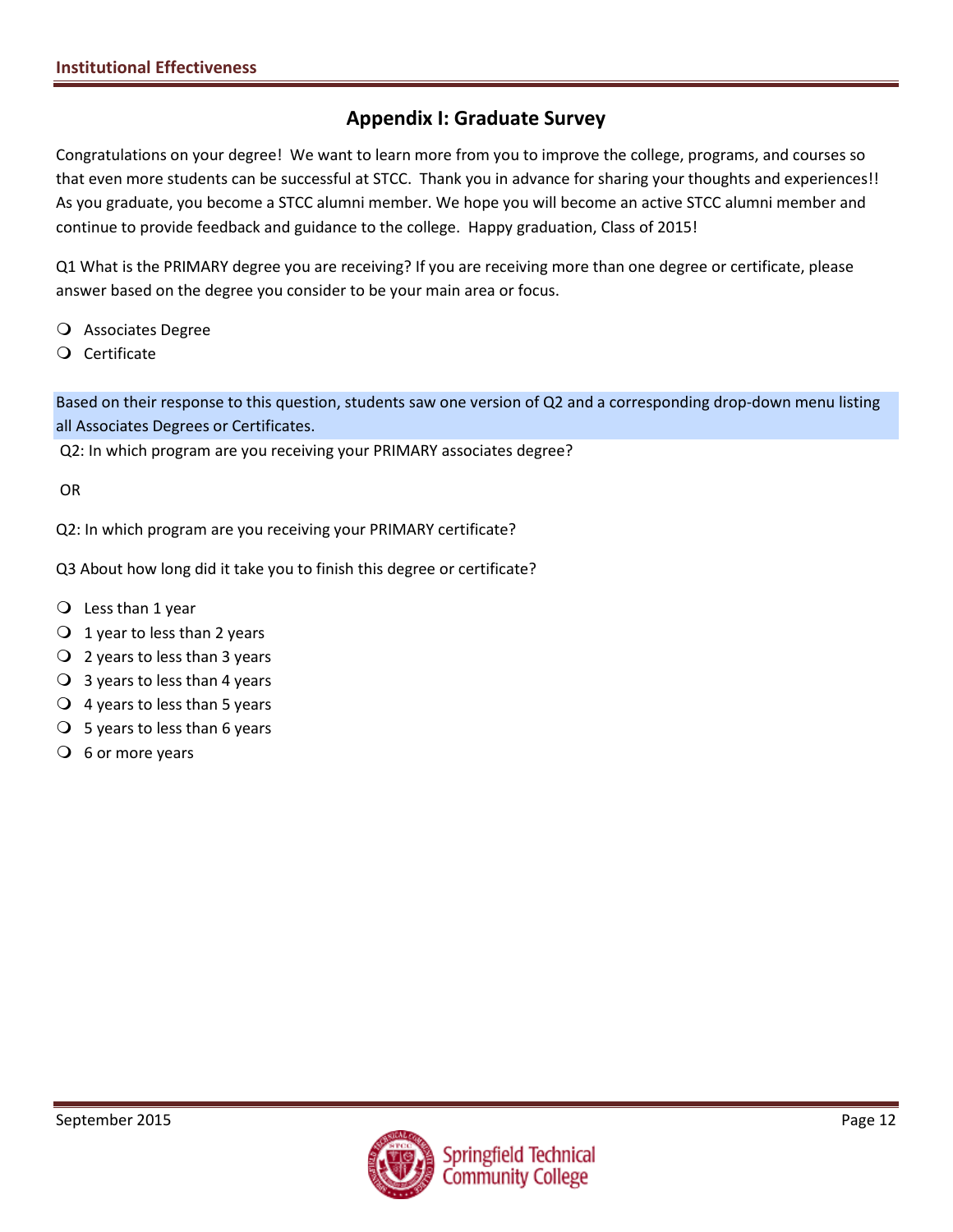Q4 Rate how your experience at STCC improved your ability to:

|                                                                                                        | <b>No</b><br>improvement | A little<br>improvement | Some<br>improvement | A lot of<br>improvement | Tremendous<br>Improvement |
|--------------------------------------------------------------------------------------------------------|--------------------------|-------------------------|---------------------|-------------------------|---------------------------|
| write clearly                                                                                          | $\bigcirc$               | $\bigcirc$              | $\bigcirc$          | $\bigcirc$              | $\bigcirc$                |
| give oral<br>presentations                                                                             | $\bigcirc$               | $\bigcirc$              | $\bigcirc$          | $\bigcirc$              | $\bigcirc$                |
| persuade others of<br>your view                                                                        | $\bigcirc$               | $\bigcirc$              | $\bigcirc$          | $\bigcirc$              | $\bigcirc$                |
| examine assumptions                                                                                    | $\bigcirc$               | $\bigcirc$              | $\bigcirc$          | $\bigcirc$              | $\bigcirc$                |
| think critically                                                                                       | $\bigcirc$               | $\bigcirc$              | $\bigcirc$          | $\bigcirc$              | $\bigcirc$                |
| make and justify<br>decisions                                                                          | $\bigcirc$               | $\bigcirc$              | $\bigcirc$          | $\bigcirc$              | $\bigcirc$                |
| use math to address<br>day-to-day issues or<br>problems                                                | $\bigcirc$               | $\bigcirc$              | $\bigcirc$          | $\bigcirc$              | $\bigcirc$                |
| research a problem<br>and assess<br>information to<br>address it                                       | $\bigcirc$               | $\bigcirc$              | $\bigcirc$          | $\bigcirc$              | $\bigcirc$                |
| use computers and<br>common software,<br>mobile devices or<br>internet or cloud-<br>based applications | $\bigcirc$               | $\overline{O}$          | $\bigcirc$          | $\bigcirc$              | $\bigcirc$                |
| contribute to group<br>discussions and work                                                            | $\bigcirc$               | $\bigcirc$              | $\bigcirc$          | $\bigcirc$              | $\bigcirc$                |
| consider a subject<br>from multiple points<br>of view                                                  | $\bigcirc$               | $\bigcirc$              | $\bigcirc$          | $\bigcirc$              | $\bigcirc$                |
| get along with many<br>different kinds of<br>people                                                    | $\bigcirc$               | $\bigcirc$              | $\bigcirc$          | $\bigcirc$              | $\bigcirc$                |
| better serve my<br>community or society<br>in general                                                  | $\bigcirc$               | O                       | O                   | $\mathsf{O}$            | $\bigcirc$                |

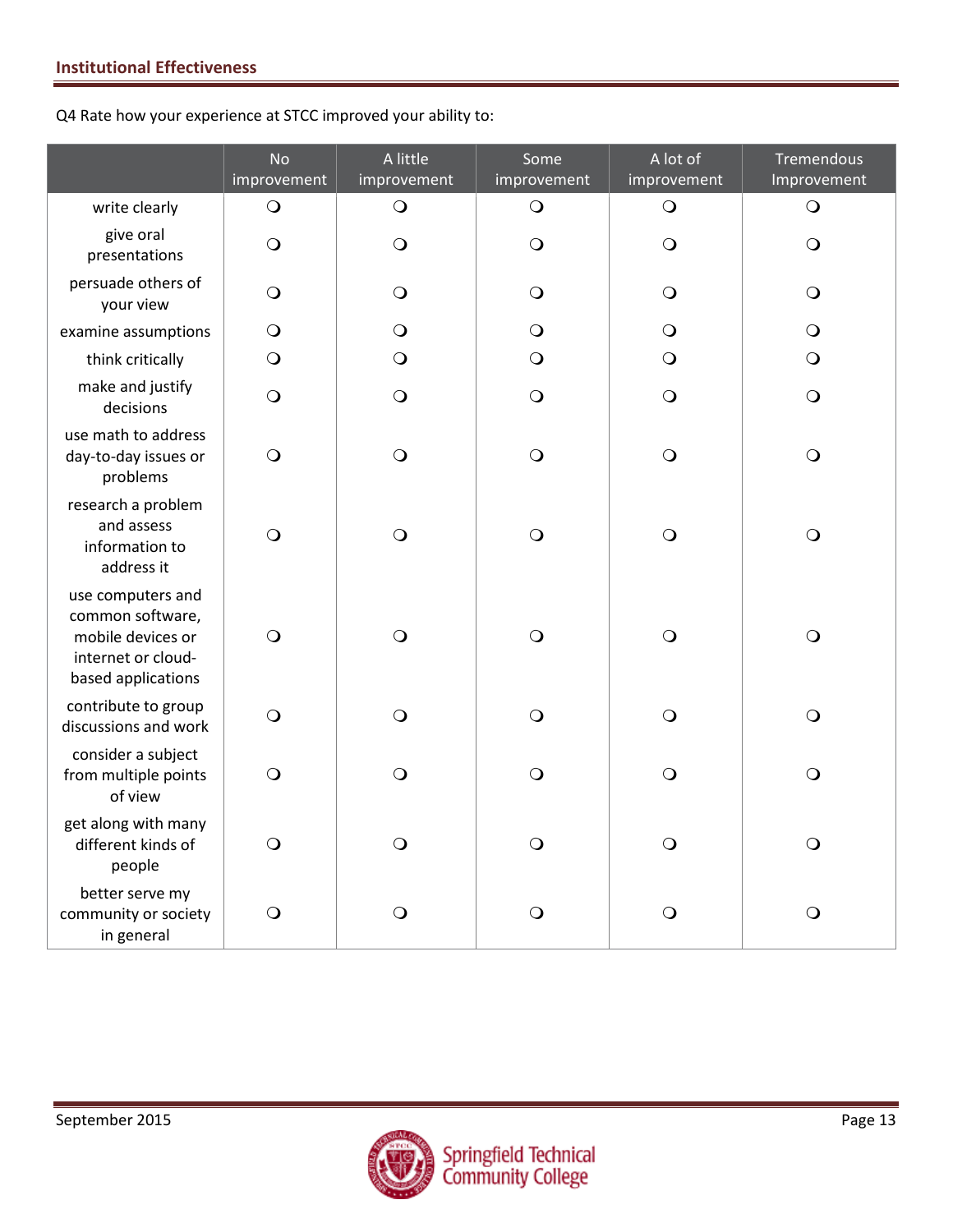Q5 Continuing Education: If you are pursuing additional education (within the year) upon receiving your degree or certificate from STCC, where are you continuing?

- In a new program at STCC
- $\bigcirc$  At a different 2 year college
- $\bigcirc$  At a 4-year college/university
- $\Omega$  At another non-degree educational program
- $\bigcirc$  I'm not beginning any additional education this year.

If students answered that they would be continuing their education, they were also asked Q6 and Q7. Q6 Will you be attending college full or part time?

- Full Time
- Part Time

Q7 As a result of your education at STCC, how prepared do you feel to pursue your post-graduation education plans?

- Very well prepared
- O Somewhat prepared
- O Somewhat unprepared
- Very unprepared
- $\bigcirc$  STCC education had no role in preparing me for my post-graduation education plans

Q8 Employment Activity: If you are currently employed or seeking employment upon receiving your degree or certificate at STCC, what is your status?

- $\Omega$  I am currently employed and not seeking a new position
- $\Omega$  I am currently employed and seeking a new position
- $\Omega$  I am currently employed and have secured a new position
- $\Omega$  I am not currently employed but am seeking employment
- $\Omega$  I am not currently employed but have secured a new position
- $\bigcirc$  I am not seeking employment
- $\bigcirc$  I am entering or continuing military service

If students answered that they were currently employed, they were also asked Q9, Q10, and Q11. Q9 Is your CURRENT position full or part time?

- Full Time
- $Q$  Part Time

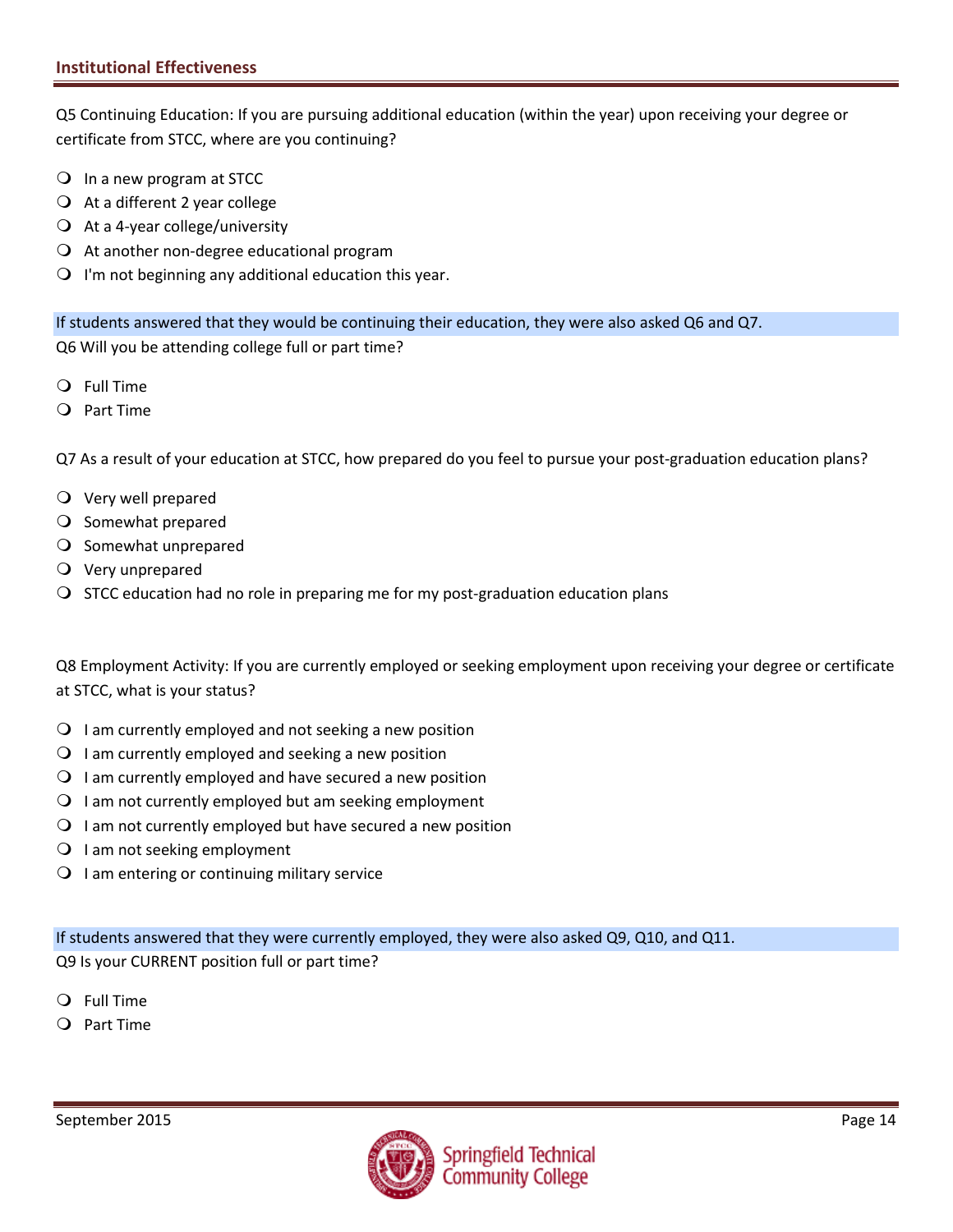Q10 Is your CURRENT job related to the STCC degree/certificate you completed?

- $\bigcirc$  Yes, it is directly related.
- $\bigcirc$  It is somewhat related.
- $\bigcirc$  No, it is not related.

Q11 As a result of your education at STCC, how prepared do you feel in your CURRENT employment?

- Very well prepared
- O Somewhat prepared
- O Somewhat unprepared
- Very unprepared
- O STCC education had no role in preparing me for my CURRENT employment

If students answered that they had secured new employment, they were also asked Q12, Q13, and Q14.

Q12 Is your NEW position full or part time?

- Full Time
- Part Time

Q13 Is your NEW job related to the STCC degree/certificate you completed?

- Yes, it is directly related.
- $\bigcirc$  It is somewhat related.
- $\bigcirc$  No, it is not related.

Q14 As a result of your education at STCC, how prepared do you feel in your NEW employment?

- Very well prepared
- O Somewhat prepared
- $\bigcirc$  Somewhat unprepared
- Very unprepared
- $\bigcirc$  STCC education had no role in preparing me for my NEW employment

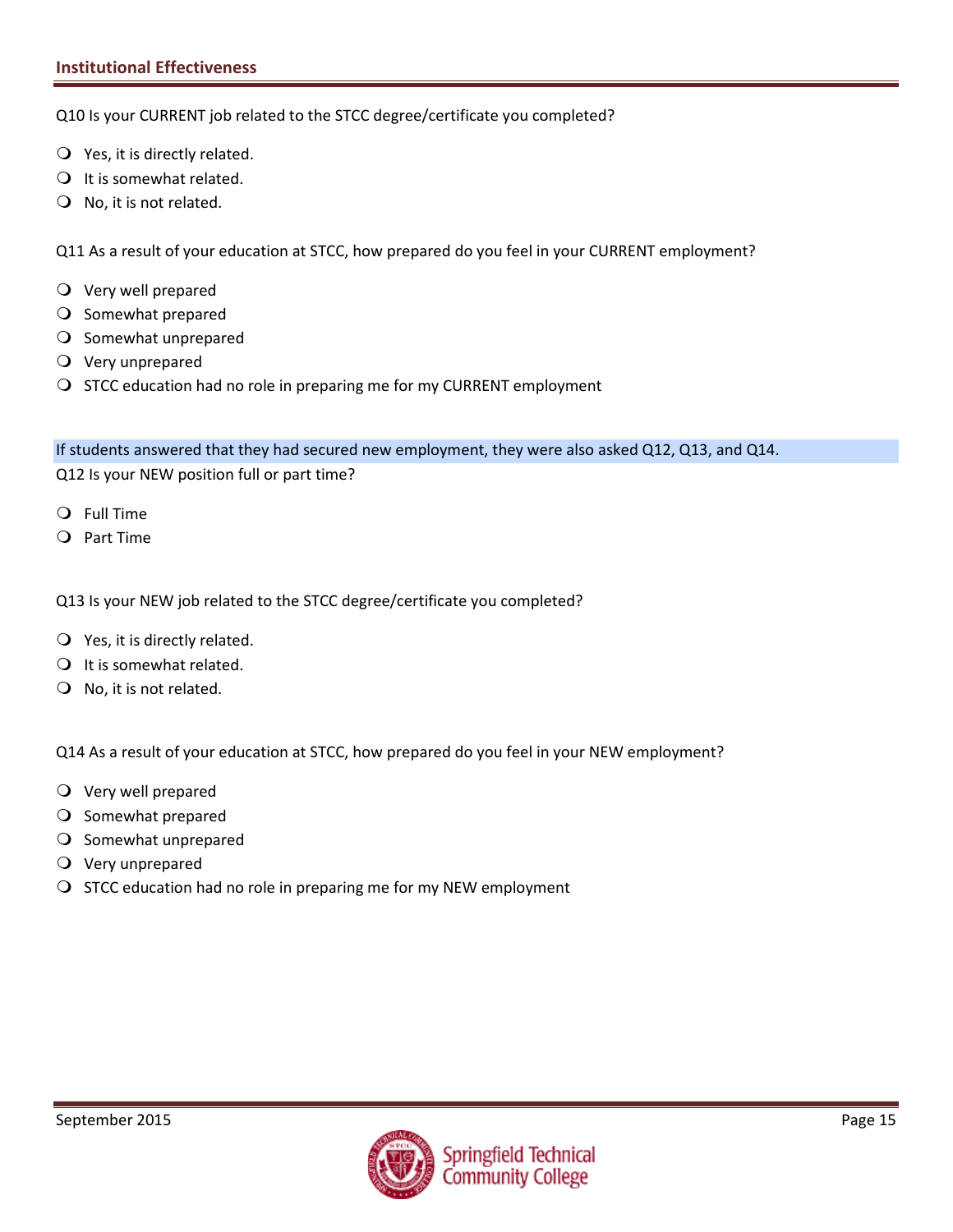Q15 Which barriers did you have to overcome to complete your STCC education? Please indicate if each was: Not a barrier, Minor barrier, or Major barrier.

|                                                                                         | Not a barrier | Minor barrier | Major barrier |
|-----------------------------------------------------------------------------------------|---------------|---------------|---------------|
| I was not academically prepared<br>when I started                                       | $\bigcirc$    | $\bigcirc$    | $\bigcirc$    |
| I had not been in school for a long<br>time                                             | $\bigcirc$    | $\bigcirc$    | $\bigcirc$    |
| My academic or career goals were<br>unclear                                             | O             | $\circ$       | $\bigcirc$    |
| Expectations of me were too low                                                         | $\bigcirc$    | $\bigcirc$    | $\bigcirc$    |
| It took me a while to find the<br>program I wanted to complete                          | $\bigcirc$    | $\bigcirc$    | $\bigcirc$    |
| After selecting my program, I had<br>trouble finding the best path for<br>completing it | $\bigcirc$    | $\bigcirc$    | $\bigcirc$    |
| It was difficult to get into the<br>classes I needed                                    | $\bigcirc$    | $\bigcirc$    | $\bigcirc$    |
| I had difficulty completing courses<br>for my program                                   | O             | $\circ$       | $\bigcirc$    |
| My course load was too heavy                                                            | O             | $\bigcirc$    | $\bigcirc$    |
| I didn't have a good place to study<br>or complete my work                              | $\Omega$      | $\Omega$      | $\bigcirc$    |
| Not enough access to advisors                                                           | O             | $\circ$       | $\bigcirc$    |
| Not enough access to tutors or<br>other academic support                                | $\Omega$      | $\bigcirc$    | $\bigcirc$    |
| <b>Financial difficulties</b>                                                           | $\bigcirc$    | $\circ$       | $\bigcirc$    |
| Job demands                                                                             | $\circ$       | $\circ$       | $\bigcirc$    |
| Housing issues                                                                          | $\bigcirc$    | $\bigcirc$    | $\bigcirc$    |
| Family responsibilities                                                                 | $\mathsf{O}$  | $\bigcirc$    | $\bigcirc$    |
| Personal and/or health challenges                                                       | $\circ$       | $\mathbf{O}$  | $\bigcirc$    |
| Other (please describe)                                                                 | $\bigcirc$    | $\bigcirc$    | $\bigcirc$    |

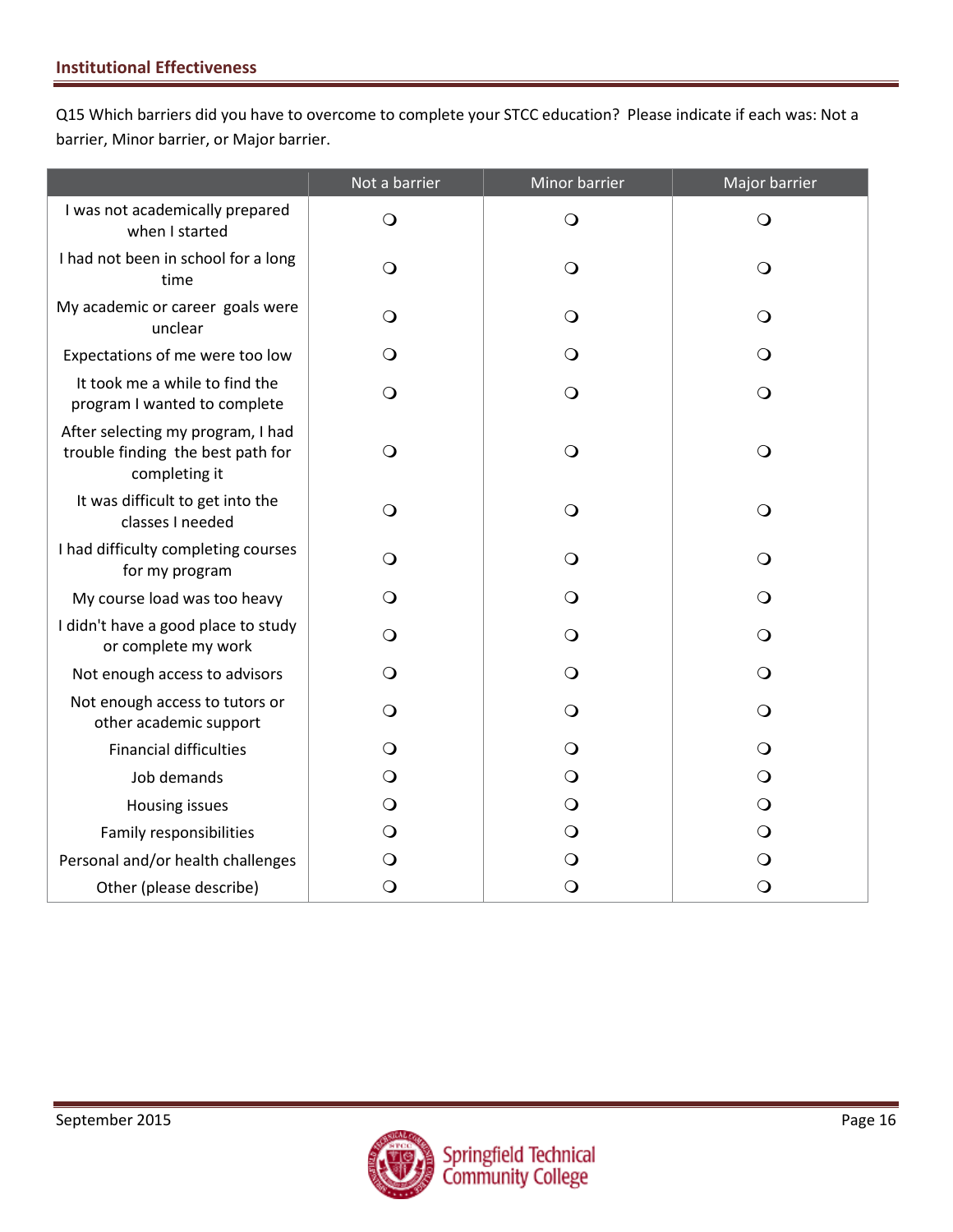Q16 What factors helped you succeed in completing your STCC education? Please indicate if each was: Not a factor, Minor factor, or Major factor.

|                                                                                      | Not a success factor | Minor success factor | Major success factor |
|--------------------------------------------------------------------------------------|----------------------|----------------------|----------------------|
| Faculty and/or<br>instructors                                                        | $\mathsf{O}$         | $\bigcirc$           | $\Omega$             |
| Academic advisors                                                                    | $\Omega$             | $\Omega$             | O                    |
| College staff (not<br>faculty or advisors)                                           | $\mathbf{O}$         | $\mathsf{O}$         | $\Omega$             |
| In-class experience and<br>activities                                                | $\Omega$             | $\mathsf{O}$         | $\Omega$             |
| Out-of-class homework<br>and projects                                                | $\bigcirc$           | $\bigcirc$           | $\bigcirc$           |
| Internship, clinical<br>placements, or other<br>career/program-related<br>experience | $\bigcirc$           | $\bigcirc$           | $\bigcirc$           |
| Campus activity group<br>or club                                                     | $\bigcirc$           | $\bigcirc$           | $\bigcirc$           |
| Classmate inspiration,<br>support, or<br>encouragement                               | $\bigcirc$           | $\bigcirc$           | $\overline{O}$       |
| Family inspiration,<br>support, or<br>encouragement                                  | $\bigcirc$           | $\bigcirc$           | $\bigcirc$           |
| Other, non-family<br>inspiration, support, or<br>encouragement                       | $\Omega$             | $\bigcirc$           | $\bigcirc$           |
| Being a role model for<br>others                                                     | $\bigcirc$           | $\bigcirc$           | $\Omega$             |
| Other (please describe)                                                              | O                    | $\bigcirc$           | $\circ$              |

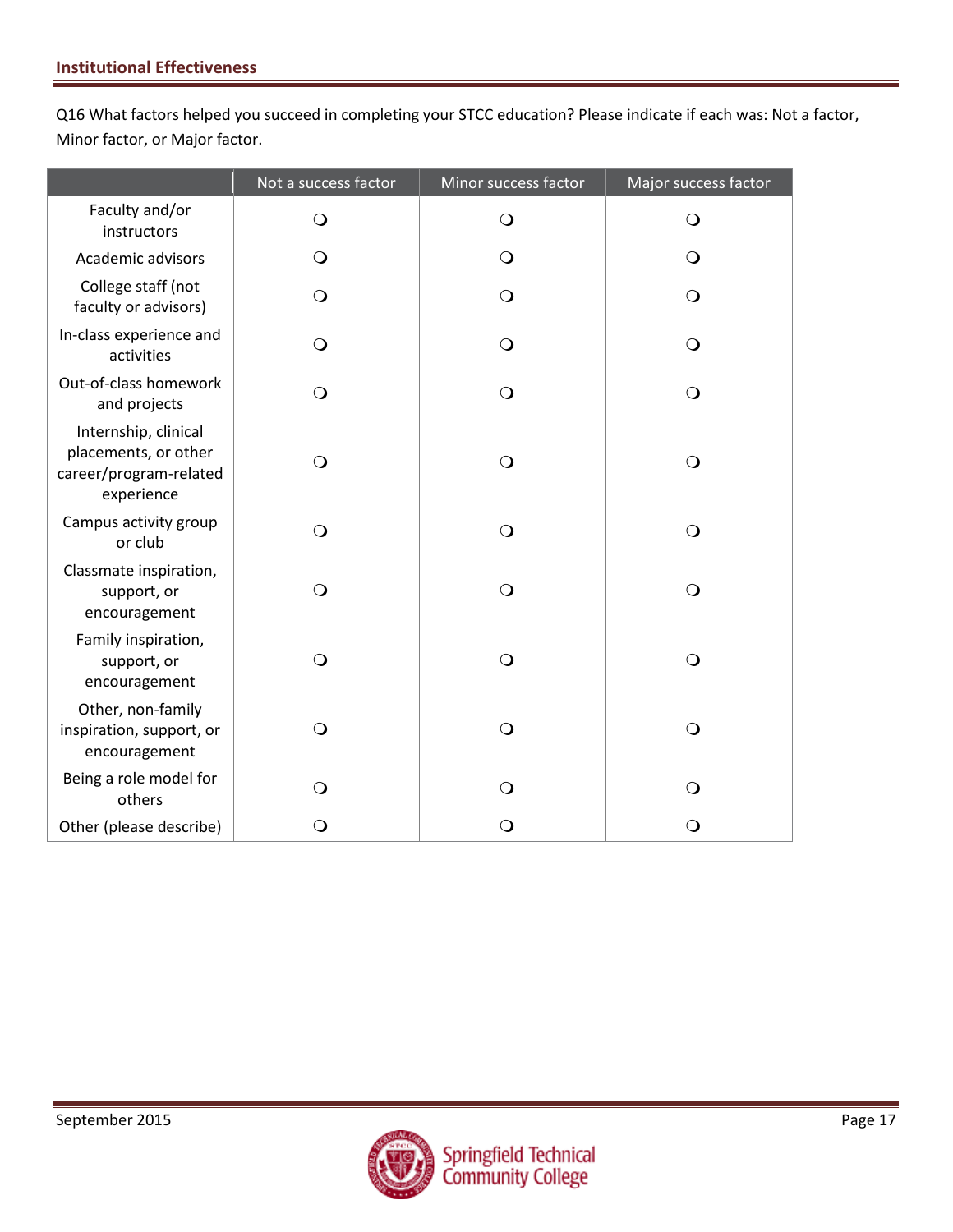#### **Institutional Effectiveness**

Q17 Ethnicity (This information is used for statistical purposes only and is optional.) Please choose one answer.

- Hispanic or Latino/a
- O NOT Hispanic or Latino/a

Q18 Race (This information is used for statistical purposes only and is optional.) Please choose one or more answers.

- □ American Indian or Alaska Native
- $\Box$  Asian
- $\Box$  Black or African American
- $\Box$  Native Hawaiian or other Pacific Islander
- **Q** White

Q19 Gender Identity (This information is used for statistical purposes only and is optional.) Please choose one answer.

- Male
- Female
- O Other

Q20 WHEN YOU BEGAN your education at STCC, how old were you? (This information is used for statistical purposes only and is optional.) Please choose one answer.

- 19 or Younger
- $Q$  20 to 24
- $Q$  25 to 29
- 30 or Older

Q21 As new alumni of Springfield Technical Community College, please update your contact information: (PLEASE NOTE -- This information is kept separate from all other answers in this survey.)

First Name Last Name personal (non-STCC) email address phone

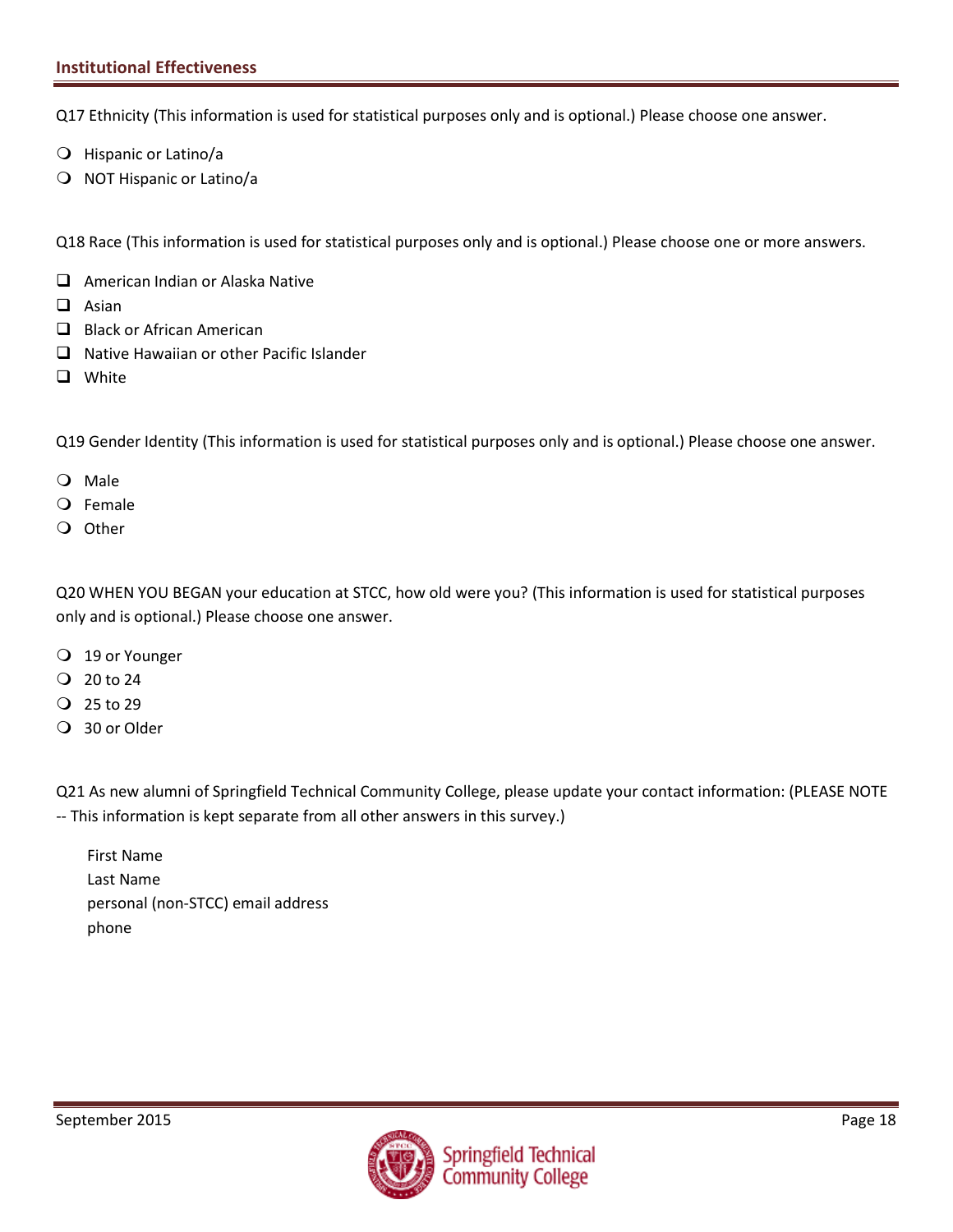| <b>No. Associates by Program</b> |                | <b>No. Associates by Program</b> |                |
|----------------------------------|----------------|----------------------------------|----------------|
| LTGS.AA                          | 57             | ENGY.AS                          | 3              |
| NURS.AS                          | 42             | FIRE.AS                          | 3              |
| LECJ.AS                          | 35             | LANT.AS                          | 3              |
| LTTR.AA                          | 30             | LEOT.AS                          | 3              |
| <b>BTCM.AS</b>                   | 20             | POAA.AS                          | 3              |
| DHGY.AS                          | 14             | <b>BIOL.AS</b>                   | $\overline{2}$ |
| MECH.AS                          | 11             | <b>BIOT.AS</b>                   | $\overline{2}$ |
| ARBT.AS                          | 9              | CNST.AS                          | $\overline{2}$ |
| CITS.AS                          | 9              | EDSE.AA                          | $\overline{2}$ |
| PTAS.AS                          | 9              | GRPH.AS                          | $\overline{2}$ |
| HTHC.AA                          | 8              | INHM.AS                          | $\overline{2}$ |
| MCBS.AS                          | 8              | MATH.AS                          | $\overline{2}$ |
| RSPC.AS                          | 8              | SURG.AS                          | $\overline{2}$ |
| TPRD.AS                          | 8              | TECH.AS                          | $\overline{2}$ |
| ACCT.AS                          | $\overline{7}$ | DMIS.AS                          | $\mathbf{1}$   |
| <b>BUSN.AS</b>                   | $\overline{7}$ | ENGC.AA                          | $\mathbf{1}$   |
| MOAA.AS                          | $\overline{7}$ | ENGR.AS                          | $\mathbf{1}$   |
| PROG.AS                          | $\overline{7}$ | ESET.AS                          | $\mathbf{1}$   |
| AUTM.AS                          | 6              | ESTR.AS                          | $\mathbf{1}$   |
| DMIR.AS                          | 6              | MLTD.AS                          | $\mathbf{1}$   |
| LAND.AS                          | 6              | MRKT.AS                          | $\mathbf{1}$   |
| CHLD.AS                          | 5              | PHYS.AS                          | $\mathbf{1}$   |
| CLLS.AS                          | 5              | UWWL.AA                          | $\mathbf{1}$   |
| CSET.AS                          | 5              | No response                      | $\mathbf{1}$   |
| FINE.AA                          | 5              | <b>Total</b>                     | 400            |
| OCCP.AS                          | 5              |                                  |                |
| CSCI.AS                          | 4              |                                  |                |
| DPHO.AS                          | 4              |                                  |                |
| EDEL.AA                          | 4              |                                  |                |
| ELEC.AS                          | 4              |                                  |                |
| CIVL.AS                          | 3              |                                  |                |
|                                  |                |                                  |                |

# **Appendix II: Graduate Respondents by Credential and Program**

| <b>No. Associates by Program</b> |                         |
|----------------------------------|-------------------------|
| <b>ENGY.AS</b>                   | 3                       |
| FIRE.AS                          | 3                       |
| LANT.AS                          | 3                       |
| LEOT.AS                          | 3                       |
| POAA.AS                          | 3                       |
| <b>BIOL.AS</b>                   | $\overline{\mathbf{c}}$ |
| <b>BIOT.AS</b>                   | $\overline{2}$          |
| CNST.AS                          | $\overline{2}$          |
| EDSE.AA                          | $\overline{2}$          |
| GRPH.AS                          | $\overline{2}$          |
| <b>INHM.AS</b>                   | $\overline{2}$          |
| MATH.AS                          | $\overline{2}$          |
| SURG.AS                          | $\overline{2}$          |
| TECH.AS                          | 2                       |
| DMIS.AS                          | $\mathbf{1}$            |
| ENGC.AA                          | $\mathbf{1}$            |
| <b>ENGR.AS</b>                   | $\mathbf{1}$            |
| ESET.AS                          | 1                       |
| ESTR.AS                          | 1                       |
| MLTD.AS                          | 1                       |
| MRKT.AS                          | 1                       |
| PHYS.AS                          | 1                       |
| UWWL.AA                          | $\mathbf{1}$            |
| No response                      | $\mathbf{1}$            |
| Total                            | 400                     |